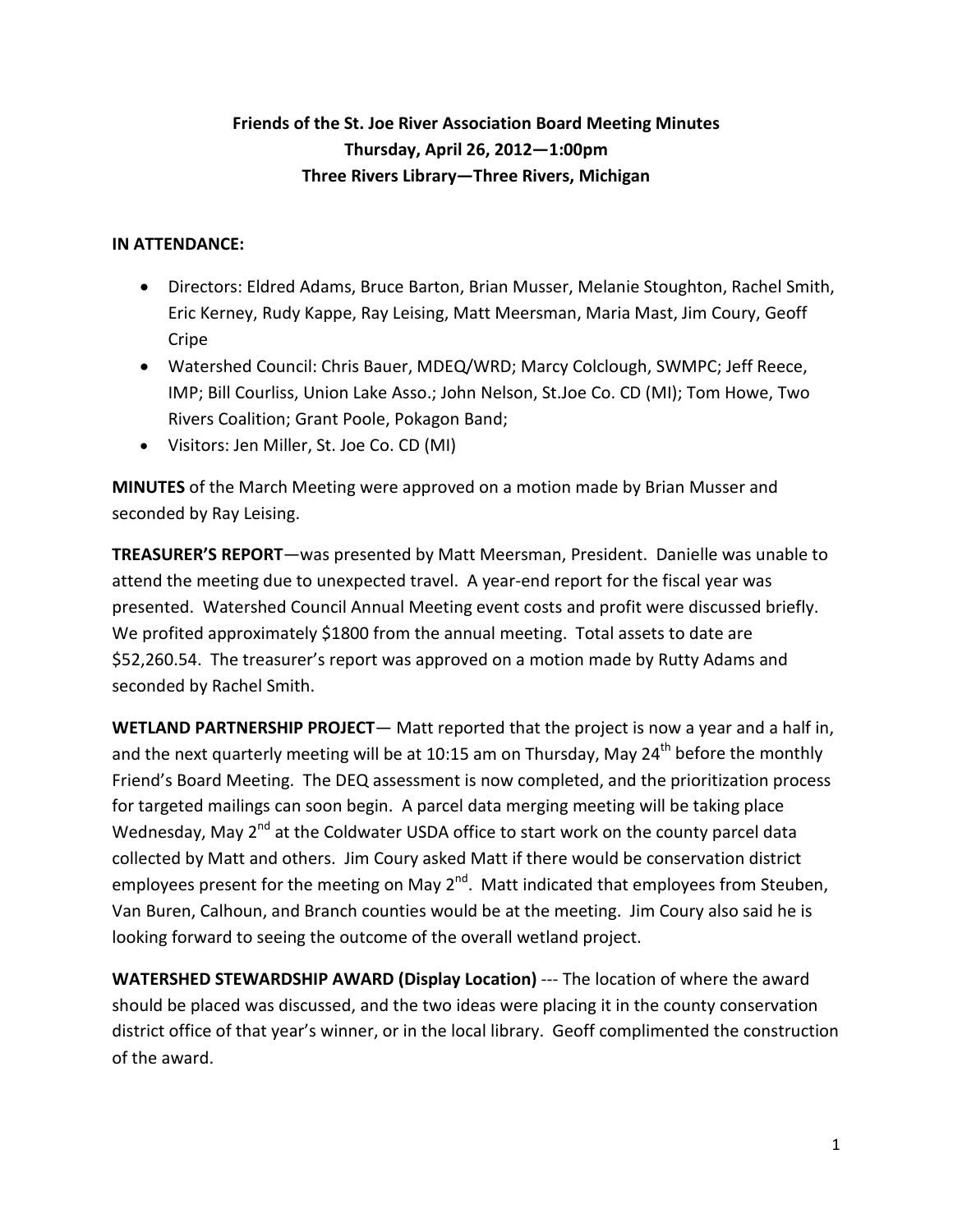**WATERSHED COUNCIL MEETING REVIEW**—overall, there was positive feedback from the surveys returned. We had the highest attendance to date with approximately 95 people present. Geoff and Matt both agreed that the introduction of the board members at the beginning of the meeting could have been more structured and was a bit jumbled. Another comment made was that the person who was runner up for the watershed stewardship award was given more recognition than the actual recipient of the award. Marcy asked if anyone had any comments or had heard of any comments about the addition of a cash bar to the event. Maria said it was a nice addition and wondered whether we could use it as a fundraiser if we raised the prices of the drinks. Questions on legality of doing that were raised, and will be looked into for next year. Tom Springer's presentation was a nice change from PowerPoint presentations we have had in the past.

**WEBSITE UPDATES** – Information on the watershed stewardship award and winner is now up on the website. All of the information from the fish passage study is on the website and available to be downloaded. Website housekeeping and the hosting of internal documents for board member access was discussed. Some of the brochures of past events will be removed from the website to allow room for new documents. A structure for hosting board member documents will be looked into. Rudy Kappe recommended setting the page up with the highest qualifier being importance, and then by year.

**EARTH DAY EVENTS**—A handful of earth day events were carried out through the watershed. Christiana Creek will be hosting a cleanup on April 28<sup>th</sup> at 9:00am. A program at Lawless Park called "Earth and Stars" is scheduled for May 19<sup>th</sup> and will be ran by Korrine Bachleda.

**NEXT MEETING**— May 24, 2012 at Three Rivers Public Library, Three Rivers, Michigan

## **ITEMS FROM THE FLOOR**—

- Rachel Smith informed the group that there are two upcoming workshops for the Prairie River Watershed planning project. The first workshop on native plants and landscaping for water quality is Saturday, June 23 $^{\text{rd}}$ , with a native plant sale corresponding with the workshop. The second workshop is scheduled for Saturday, July 28<sup>th</sup> and will be a tour highlighting best management practices implemented within the watershed. The tour will focus on keeping boats clean to avoid transfer of invasive species. Rachel will email Leah Cooper the information on both workshops to be added to the website.
- Rudy Kappe is happy to be back in Michigan after a long winter in Surprise, Arizona
- Matt Meersman has checked with the library on future meeting dates. The June meeting will be held in Indiana. Location will either be at AEP in Elkhart or another location yet to be determined. Currently, July is not scheduled for a FotSJR meeting. Holiday months of November and December will probably have meetings scheduled the